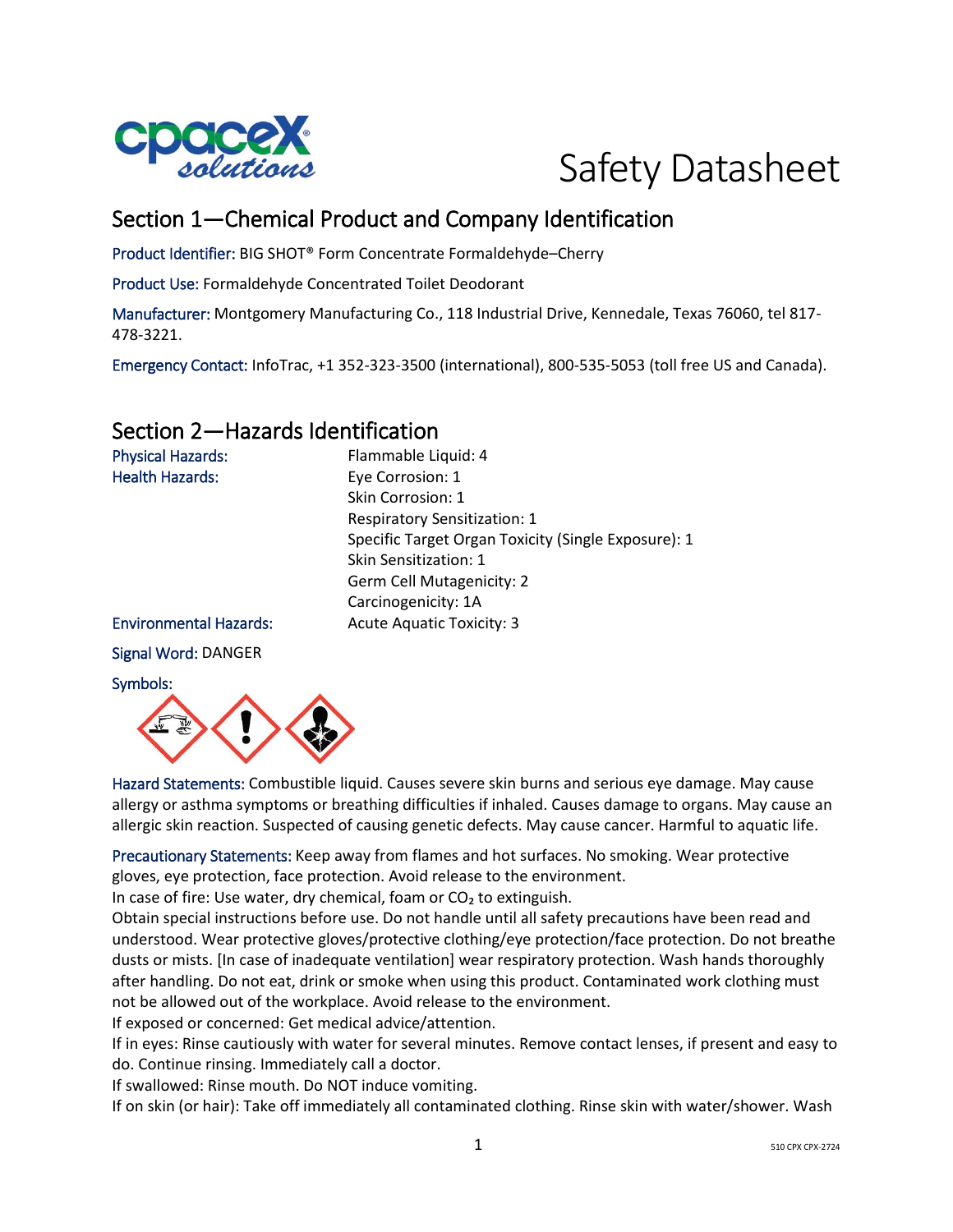contaminated clothing before reuse. If skin irritation or rash occurs: Get medical advice/attention. Wash contaminated clothing before reuse.

If inhaled: Remove person to fresh air and keep comfortable for breathing. Immediately call a doctor. If experiencing respiratory symptoms: Call a poison center/doctor.

Store locked up. Store in a well-ventilated place. Keep cool.

Dispose of contents and container in accordance with local, regional, national, international regulations.

#### Other Hazards: None found.

#### Unknown Ingredients: N/D

### Section 3—Information on Ingredients

| <b>Ingredient Name</b>                                       | Ingredient<br>Percentage | Ingredient CAS<br><b>No</b> |
|--------------------------------------------------------------|--------------------------|-----------------------------|
| The exact chemical identities and percentages of composition |                          |                             |
| have been withheld as a trade secret.                        |                          |                             |

### Section 4—First Aid Measures

Skin contact: If on skin or hair: Take off immediately all contaminated clothing. Rinse skin with water or shower. Wash contaminated clothing before reuse. Immediately call a doctor.

Eye contact: If in eyes: Rinse cautiously with water for several minutes. Remove contact lenses, if present and easy to do. Continue rinsing. Immediately call a doctor.

Ingestion: If swallowed: Rinse mouth. DO NOT induce vomiting. Immediately call a doctor.

Inhalation: If inhaled: Remove person to fresh air and keep comfortable for breathing. Immediately call a doctor.

Most important symptoms/effects, acute and delayed: If exposed or concerned: Get medical advice/attention.

Indication of immediate medical attention/special treatment: N/D

## Section 5—Fire-Fighting Measures

Suitable extinguishing media: Foam, carbon dioxide, dry chemical or water fog.

Specific hazard arising from chemicals: Cool container with water spray or fog to help absorb escaping fumes. Evacuate affected area. Stay upwind and avoid contact with smoke and fumes. If contact cannot be avoided wear personal protective equipment (See "personal Protective Equipment section".) including chemical splash goggles and air mask with breathing supply. Run-off from fire control may cause pollution.

Special equipment and precautions: Wear suitable respiratory equipment when necessary

### Section 6—Accidental Release Measures

Personal precaution, protective equipment, emergency procedures: Avoid contact with skin and eyes. Do not ingest. Do not inhale. Wear Personal Protective Equipment (refer to section 8).

Methods and material for containment and clean up: Avoid release to environment. Collect spillage. Review Fire and Explosion Hazards and Safety Precautions before proceeding with clean-up. Use appropriate personal protective equipment during clean up. Wear self-contained breathing apparatus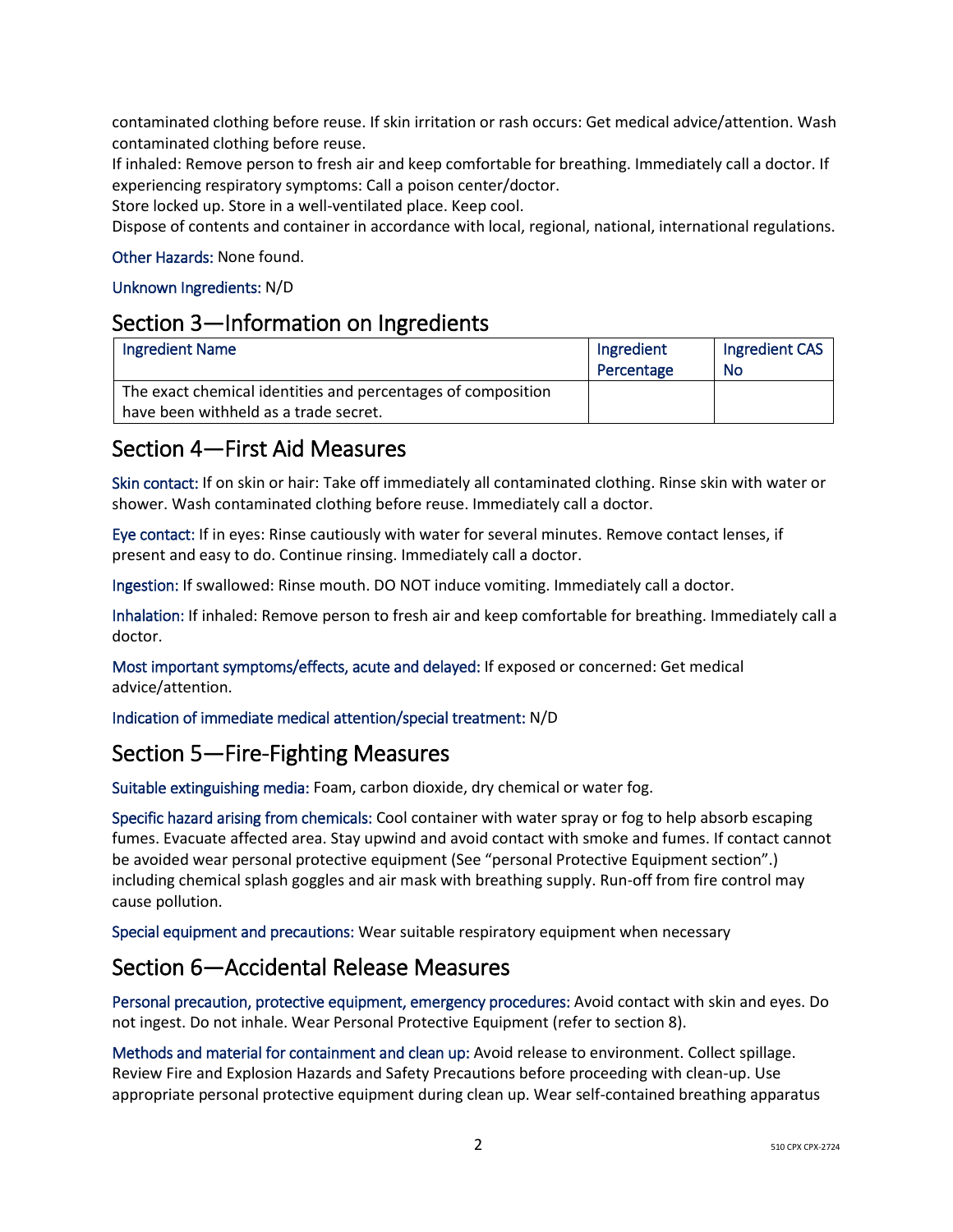and chemical-proof suit. Soak up small spills with earth, sand, or other noncombustible absorbent material and remove in covered containers. Dike large spills and neutralize with dilute solutions of ammonia, sodium sulfite, or sodium bisulfite and remove. Flush area with plenty of water. Comply with Federal, State, and local regulations on reporting releases.

# Section 7—Handling and Storage

Precautions for safe handling: Wash thoroughly after handling, especially before eating, drinking, smoking or using restroom facilities. Wash goggles and gloves. Launder contaminated clothing. Do not swallow. Do not get in eyes. Do not inhale mists or vapors.

### Cautions for safe storage: Store locked up.

Incompatibilities: Strong oxidizing agents.

## Section 8—Exposure controls/personal protection

### Exposure Limits:

Ingredient 2: OSHA PEL 0.75 ppm, 0.92 mg/m<sup>3</sup>, 8 Hr. (TWA). ACHIH TLV: Ceiling: 0.3 ppm, 0.37 mg/m3, A2.

Ingredient 3: OSHA PEL 200 ppm, 260 mg/m3- 8 Hr. (TWA-Skin). ACHIH TLV: 200 ppm, 262 mg/m3 Hr (TWA)

#### Specific Engineering: Not established.

Individual protective equipment and measures: Eye Protection: Prevent eye contact. Wear chemical splash goggles or similar eye protection if the potential exists for eye contact. Skin Protection: Avoid skin contact. Wear butyl rubber or neoprene gloves to prevent contact. Launder contaminated clothing before re-use. Respiratory Protection: If vapor concentration exceeds TLV, use NIOSH-approved respirator with organic vapor cartridges. General Hygiene: Wash hands after handling. Other Protective Clothing or Equipment: Safety shower and eyewash fountain.

### Section 9—Physical and Chemical Properties

| <b>Physical State: Liquid</b>                     | Flammability (solid, gas): Not Flammable    |
|---------------------------------------------------|---------------------------------------------|
| Color: Blue                                       | Vapor Pressure (mmHg): 23-26 mm Hg@77 °F    |
| Odor: Characteristic odor                         | Vapor Density (air= 1): >1                  |
| Odor Threshold: N/D                               | Relative Density: 1.05-1.10                 |
| pH: 5.5-6.0                                       | Solubilities: In water: completely miscible |
| Melting point/freezing Point: Polymerizes and     | Partition Coefficient: N/D                  |
| separates below 320 °F                            |                                             |
| Initial Boiling Point and Boiling Range: 212 °F   | Auto-Ignition Temperature: N/D              |
| Flash Point: >150 °F TCC (EST)                    | Decomposition Temperature: N/D              |
| <b>Evaporation Rate: &gt;1</b>                    | Viscosity: N/D                              |
| Upper/Lower Flammability or Explosive limits: N/D |                                             |

### Section 10—Stability and Reactivity:

| <b>Chemical Stability: Stable</b>                  | Condition to Avoid: High heat, flames and sparks.   |
|----------------------------------------------------|-----------------------------------------------------|
| Reactivity: No specific reactivity test data       | <b>Possibility of Hazardous Reaction: Hazardous</b> |
| available for this mixture.                        | Polymerization: will not occur.                     |
| Incompatible Materials: Strong oxidizing agents,   | <b>Hazardous Decomposition Products:</b>            |
| caustics, strong alkalis, isocyanates, anhydrides, | N/D                                                 |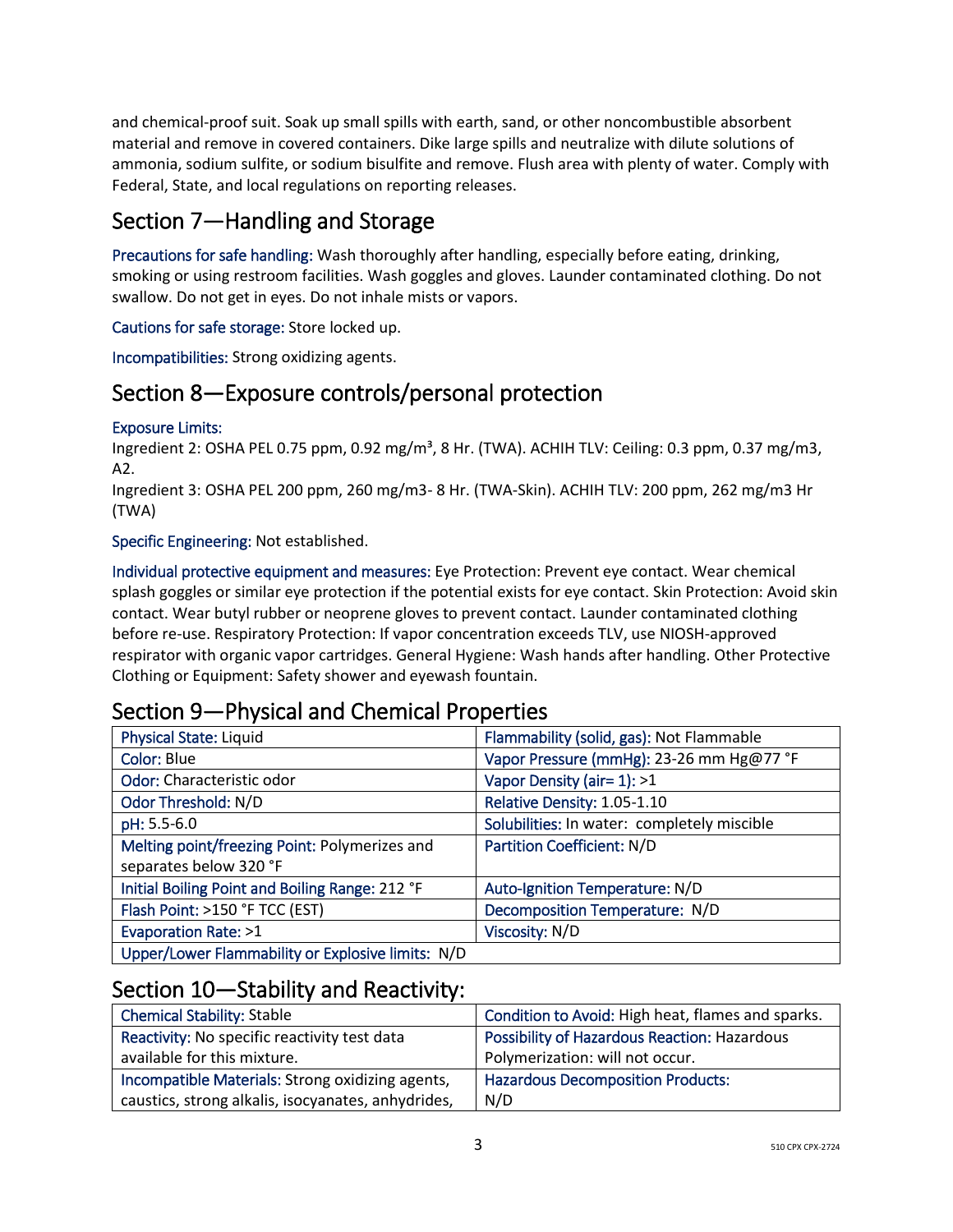| oxides and inorganic acids. Some formaldehyde   |  |
|-------------------------------------------------|--|
| solutions react with nitrogen dioxide,          |  |
| nitromethane, perchloric acid and aniline or    |  |
| peroxyformic acid to yield explosive compounds. |  |
| A violent reaction occurs when some             |  |
| formaldehyde solutions are mixed with strong    |  |
| oxidizers.                                      |  |

# Section 11—Toxicological information:

Information on the likely routes of exposure: Skin contact, eye contact, inhalation, ingestion.

| <b>Chemical Name</b>                          | Oral LD50           | <b>Dermal LD50</b> | <b>Inhalation LD50</b> |
|-----------------------------------------------|---------------------|--------------------|------------------------|
| Ingredient 1                                  | $>900$ mg/kg        | N/D                | N/D                    |
| Ingredient 2                                  | $100 \text{ mg/kg}$ | N/D                | 590 mg/kg              |
| Ingredient 3                                  | >5,600 mg/kg        | N/D                | N/D                    |
| Ingredient 4                                  | $1,300$ mg/kg       | N/D                | N/D                    |
|                                               |                     |                    |                        |
| Ingredient 5                                  | $>300$ mg/kg        | N/D                | N/D                    |
| Product as a Whole                            | 2,142 mg/kg         | N/D                | N/D                    |
| The exact chemical identities and percentages |                     |                    |                        |
| of composition have been withheld as a trade  |                     |                    |                        |
| secret.                                       |                     |                    |                        |

Important symptoms: Refer to Section 4—First Aid Measures.

Effects of Acute Exposure: N/D

#### Effects of Chronic Exposure: N/D

Carcinogenicity: Formaldehyde is listed as a carcinogen on the following: IARC, NTP, OSHA, ACGIH. It is listed on IARC as Group 1 human carcinogen for rare nasopharyngeal cancer in humans.

Other Data: N/D

### Section 12—Ecological Information:

Ecotoxicity: Harmful to aquatic life. LC50: 10-100 mg/l, 96 hours (Fish) EC50: 2 mg/l, 48 hours (Daphnia) IC50: 0.4 mg/l, 24 hours (Algae)

| Persistence and degradability: This product is | Bioaccumulative Potential: N/D |
|------------------------------------------------|--------------------------------|
| readily biodegradable.                         |                                |
| BOD7 0.3 $g/g$                                 |                                |
| COD 0.4 $g/g$                                  |                                |
| TOC 0.15 $g/g$                                 |                                |
| Mobility in Soil: N/D                          | Other Adverse Effects: N/D     |

### Section 13—Disposal Considerations

Waste Treatment Method: Avoid release to the environment. Collect spillage. DO NOT DUMP INTO ANY SEWERS, ON THE GROUND, OR INTO ANY BODY OF WATER. All disposal practices must be in compliance with all Federal, State/Provincial and local laws and regulations. Regulations may vary in different